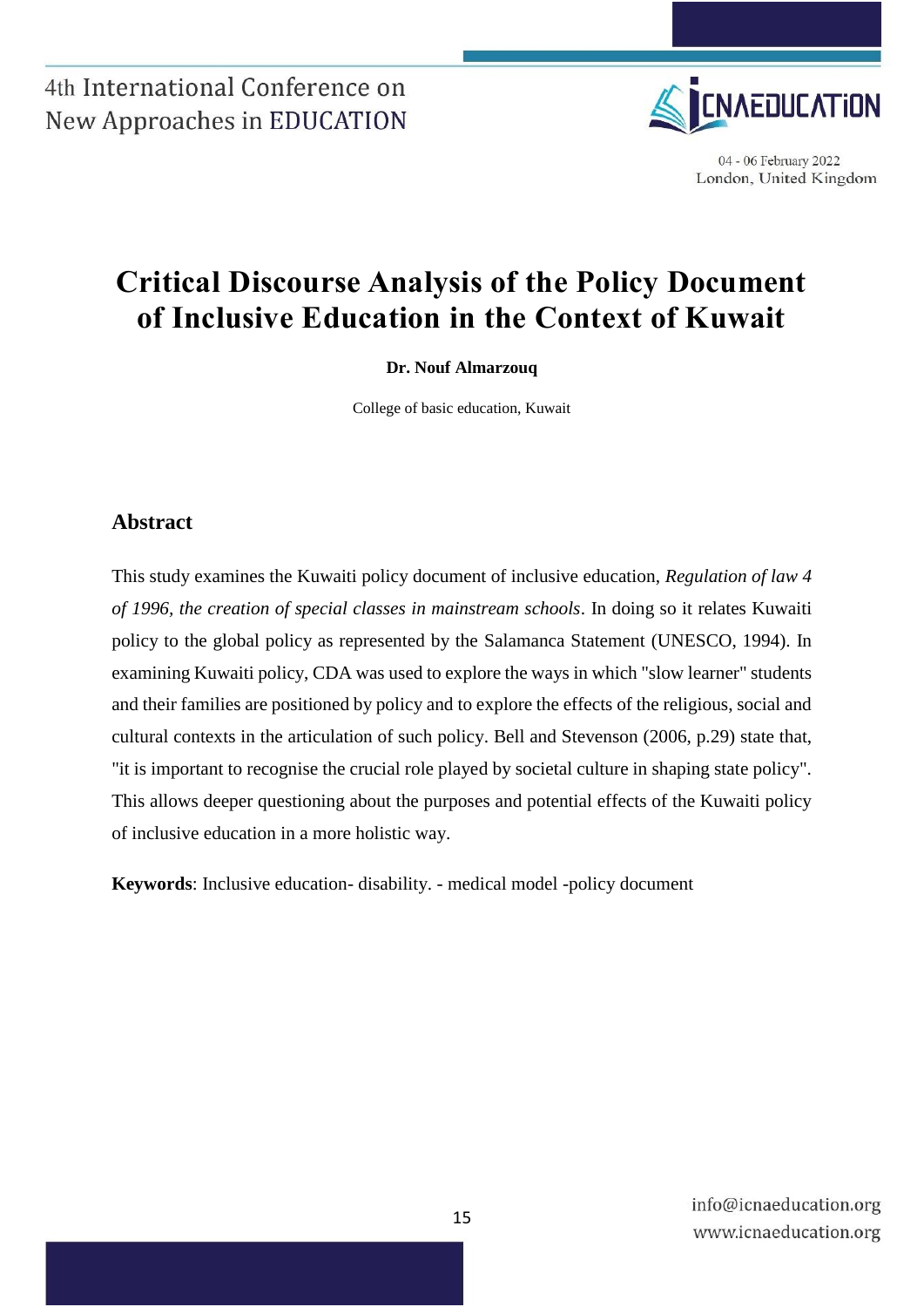

04 - 06 February 2022 London, United Kingdom

### **Introduction**:

Ainscow et al. (2006a, p.21) indicate that, "The issue of inclusion is increasingly evident within international debates" and the impact of policy on practice cannot be underestimated. Today, global policy efforts, such as UNESCO, support the development of inclusive societies. Nind (2014, p.528) indicates that, "Inclusive research and inclusive education share an ideological basis as political concepts based on moral or ethical superiority." Children with disabilities are now being included in regular classrooms, and this worldwide trend has gained popularity in the last three decades. Oliver (1996, p.87) states that, "Inclusive education is about a change in the ethos informing educational polices and therefore, the school's culture". Accordingly, Sharma et al. (2012b) indicate that in many developed countries (e.g., USA, UK, Canada, Australia) legislation or policies have evolved to support an inclusive model of teaching students with diverse needs in regular classrooms. Similarly, several developing countries (e.g., Egypt, Jordan, Bahrain) have introduced policies to propose the broader principles of inclusive education (Gaad, 2011). In this sense, "policy has to be given meaning by school communities, and because it embodies particular understanding of the education task" (Ainscow et al., 2006a, p.171).

#### **Method**

#### *Documents*

Documents can be a valuable source of information in qualitative research. In the present study, I collected official documents on inclusive education, from the Ministry of Education in Kuwait, with an aim to understand inclusion practices by investigating the strategies, polices, and laws adopted by the Kuwaiti government. After obtaining permission to use the documents, I critically analysed their content, examined their accuracy, completeness, and usefulness in answering the research questions (Creswell, 2012). Critical discourse analysis was used to analyse the policy document of inclusive education in the context of Kuwait. Therefore, it was important to consider the meaning of CDA, its main assumptions, and its use in the current study. An overview of this approach is highlighted in the following section.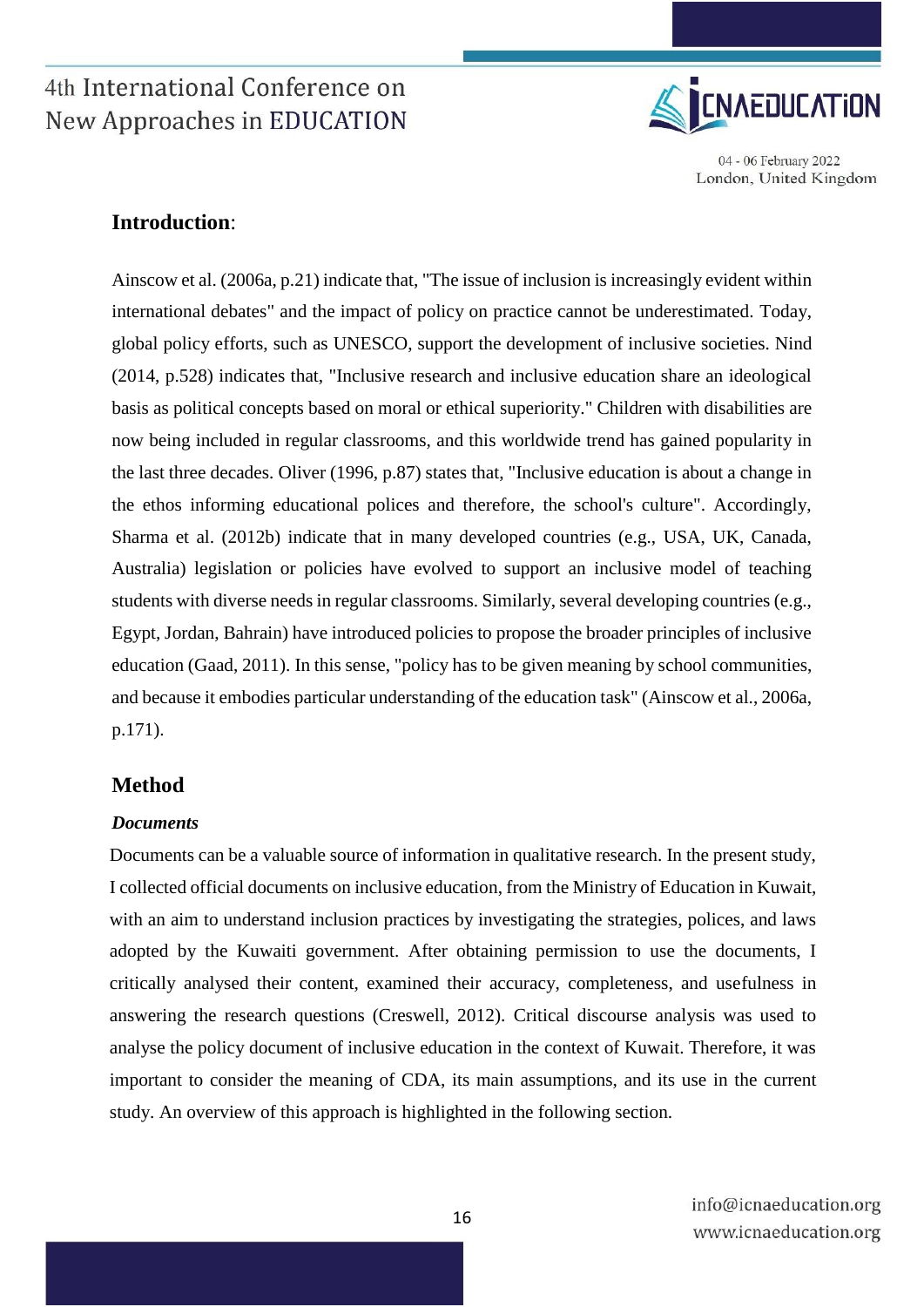

04 - 06 February 2022 London, United Kingdom

#### *Concept and main assumptions of discourse analysis*

Generally speaking, according to Jaworski and Coupland (2006, p.3):

*discourse is language use relative to social, political and cultural formations - it is language reflecting social order but also language shaping social order, and shaping individuals' interaction with society.* 

Therefore, discourse analysis searches for patterns of language in texts while bearing in mind the relationship of language within its social and cultural context, thus it shapes social order. In sum, texts can change or contribute to change in people's beliefs, attitudes, actions, or social relations, as well as in the material world (Fairclough, 2003). Discourse analysis also examines the ways through which language presents different worldviews and different understandings as well as the ways in which the discourse constructs the views of the world and identities (Paltridge, 2012). Discourse analysis evaluates both spoken and written interactions (Paltridge, 2012), although Chimombo and Roseberry (1998) claim that its primary purpose is to be meaningful to the user and to provide a deeper comprehension of texts. Thus, this approach helped me to gain a deeper understanding of the Kuwaiti policy document of inclusive education.

#### **Findings:**

- the key aspect of the medical model of understanding disability has been found throughout the articulation of *Regulation of law 4 of 1996, the creation of special classes in mainstream schools*. These include concepts such as "categrozation" and "labelling"; focusing on the "deficit" of the child with disability.
- considering the development of the mainstream school system and structure, promoting the values and principles of inclusion in the mainstream schools was not found in the Kuwaiti policy of inclusion.
- In the policy document, the role of the disabled and their families is marginalised. For example, the voice of students with disabilities is not considered in *Regulation of law 4 of 1996* and their parents' voice is limited to accepting or rejecting the transfer of their child to special classes.
- There is nothing mentioned in the document about children's rights. The document just states the procedures for transferring "slow learner" students from mainstream classes to special classes in regular schools to ensure some kind of school integration.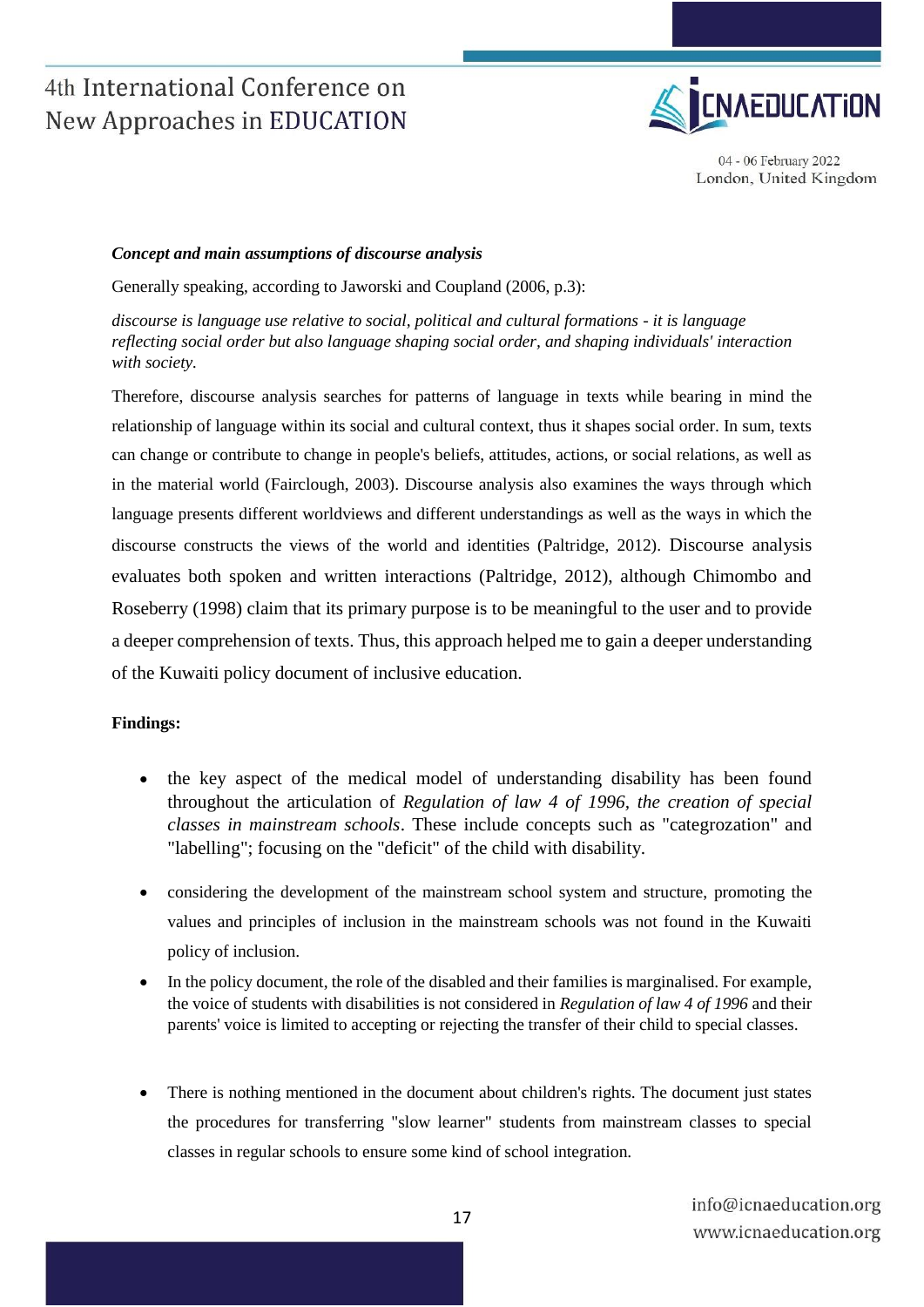

04 - 06 February 2022 London, United Kingdom

### **Conclusion**

In conclusion, the articulation of *Regulation of law 4 of 1996, the creation of special classes in mainstream schools*, acts to create exclusionary practices for "slow learners" in mainstream schools, despite the exhortations of Islam; policy acts to discriminate, as indicated by (Ballard, 1999, p.3).

*Understanding that seeing students such as the disabled as 'others' creates the discrimination of 'them' and 'us', valued and not so valued, that is a basis for exclusion.* 

The effects of the social and cultural contexts in the articulation of such policy play a fundamental role in the way that the current policy is presented. Discourses which encourage the independent and inclusive life of children with disability are not found.